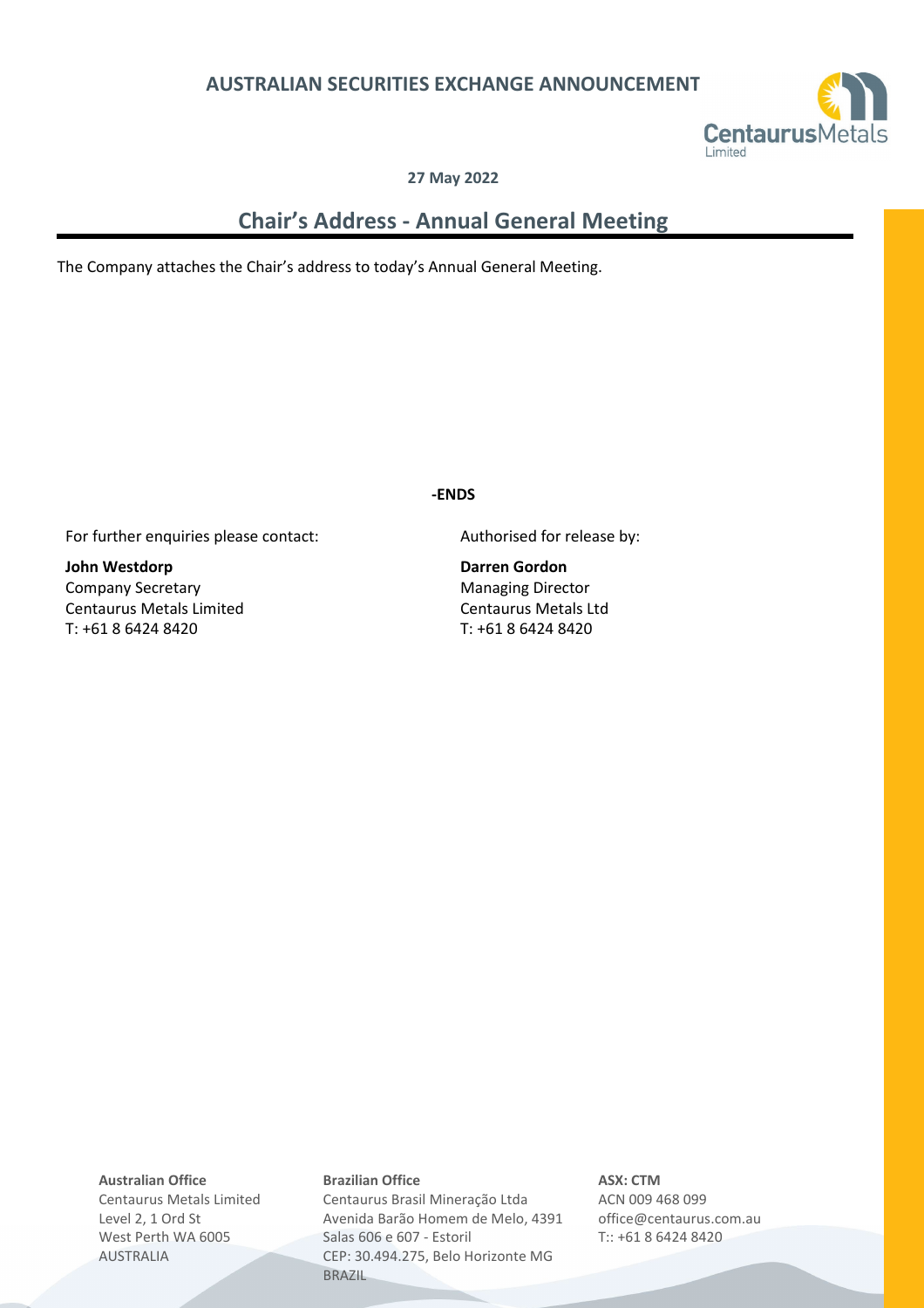

Before attending to the business of the meeting, I would like to reflect briefly on what has been another outstanding year for the Company.

Our hardworking Team lead by Managing Director Darren Gordon with support from the team in Brazil under Bruno Scarpelli, have enabled the Company to make significant inroads into the development of our flagship Jaguar Nickel Sulphide Project, located in the world-class Carajás mining district of north-eastern Brazil.

The market has recognised both the outstanding quality of the project and the progress that we have made to date with our market capitalisation pushing through the ½ billion-dollar threshold during the earlier part of this year.

We completed a A\$75 million institutional share placement in January 2022 and introduced over 20 high-quality Australian and international institutional investors to the Company's share registry. The raising was also well supported by existing shareholders and the funds will support the completion of the DFS currently in progress.

The work completed over the past 12 months continues to support and strengthen our view that Jaguar is a truly world-scale asset, with a Mineral Resource that represents one of the largest undeveloped nickel sulphide deposits anywhere in the world.

Since acquiring the project from Vale in September 2019, Centaurus has moved rapidly to establish a Mineral Resource Estimate (MRE) totalling 80.6 million tonnes grading 0.91% nickel for 730,700 tonnes of contained nickel, with 54% of this MRE in the higher-confidence Indicated Resource category.

And we're confident we still have plenty of growth ahead of us. We have 15 drill rigs operating at Jaguar on double shift, and expect to deliver our next resource update in Q3 2022. This resource will underpin the Definitive Feasibility Study (DFS), which is underway, and will in turn pave the way for a Final Investment Decision (FID) in the second half of 2023.

The Scoping Study for the Jaguar Project completed in May 2021 is based on the production of more than 20,000 tonnes of nickel in sulphate per annum over the initial 13-year mine life. The compelling economics delivered by the study and our high level of confidence in the technical work completed enabled the Company to move straight to a Definitive Feasibility Study on the Project.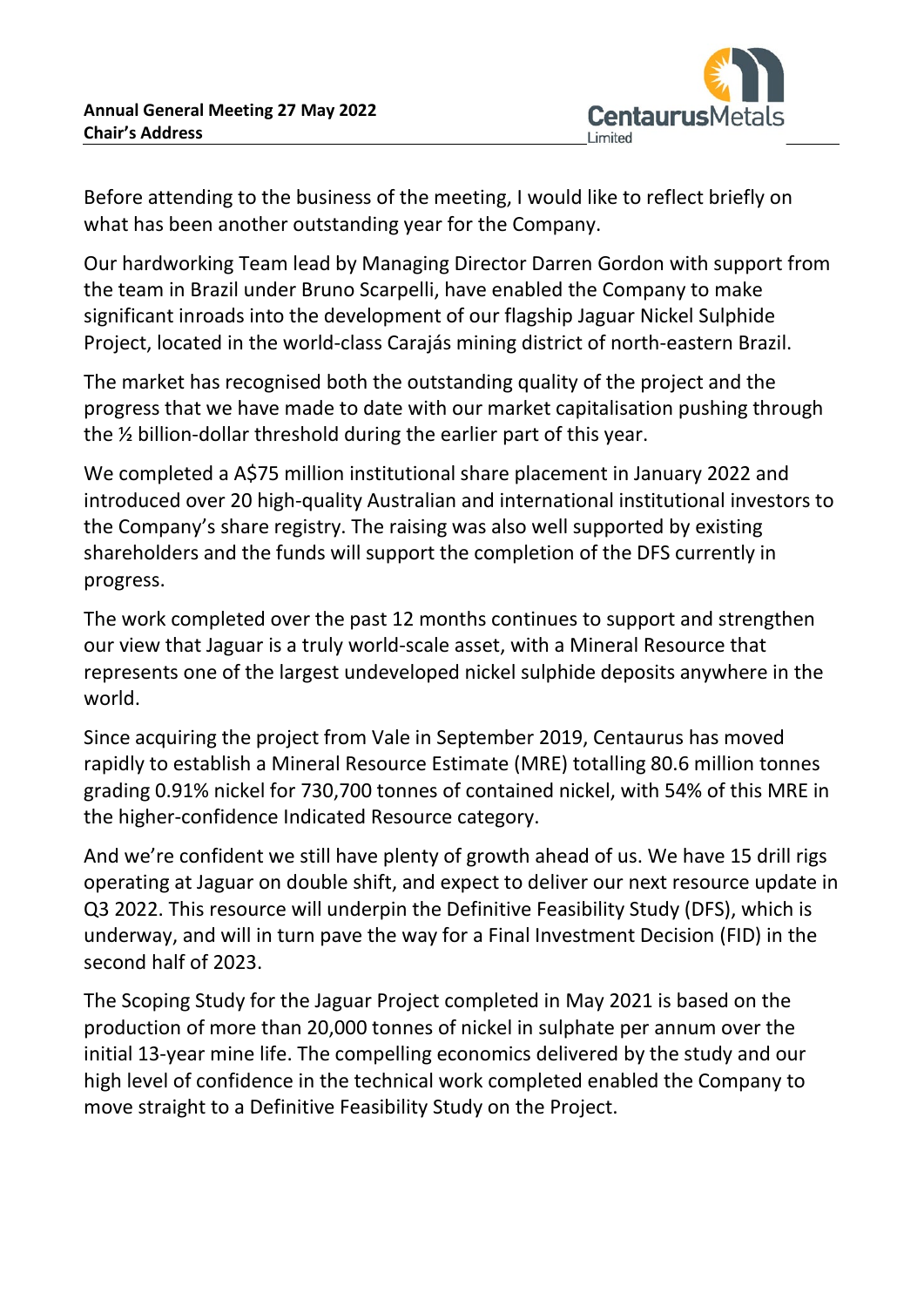

As the MRE has grown by a substantial 30% increase in contained nickel metal over that used for the Scoping Study, the DFS will consider an increase in the annual production rate and/or an extended mine life which will add even more value to the project.

The Company has rapidly advanced many of the key components of the proposed project development and is working closely with leading global engineering group Ausenco after their appointment as Lead Engineer earlier this year.

Centaurus' vision is to become a new-generation nickel sulphide mining company, capable of delivering more than 20,000 tonnes per annum of Class-1 nickel to global markets over the long term, and to do so in a responsible manner that meets the highest possible ESG standards.

The Jaguar Project is forecast to have the advantage of exceptionally low carbon emissions, with a report commissioned during 2021 assessing the project's life-ofmine CO2 footprint to be lower than 97% of global nickel production.

The Jaguar Project's capacity to deliver Class-1 nickel products with an exceptionally low carbon footprint is expected to make Jaguar a highly attractive source of nickel for use in the green energy sector, particularly for use in lithium-ion batteries in the rapidly growing electric vehicle (EV) industry.

It is clear to us that the pace of transformation in this area is accelerating and leading to growing demand for battery metals. Several leading forecasters expect the nickel market to almost double in size over the next decade, with much of this growth driven by new demand from the EV sector.

We continue to support our local communities in-country in many ways but our support is probably most evident in the road upgrade work that has been ongoing for some time between the local town of Tucumã and the project site some 40km to the north. The improvement in the road has been significant and provides the local region with better and safer access to services all year round.

Towards the end of 2021, the Company adopted an overarching ESG framework for Centaurus, based on the Towards Sustainable Mining (TSM) Principles and the Principles of Responsible Investment (PRI). The framework will provide an important structure within which the Company can pursue the development of Jaguar in a responsible manner.